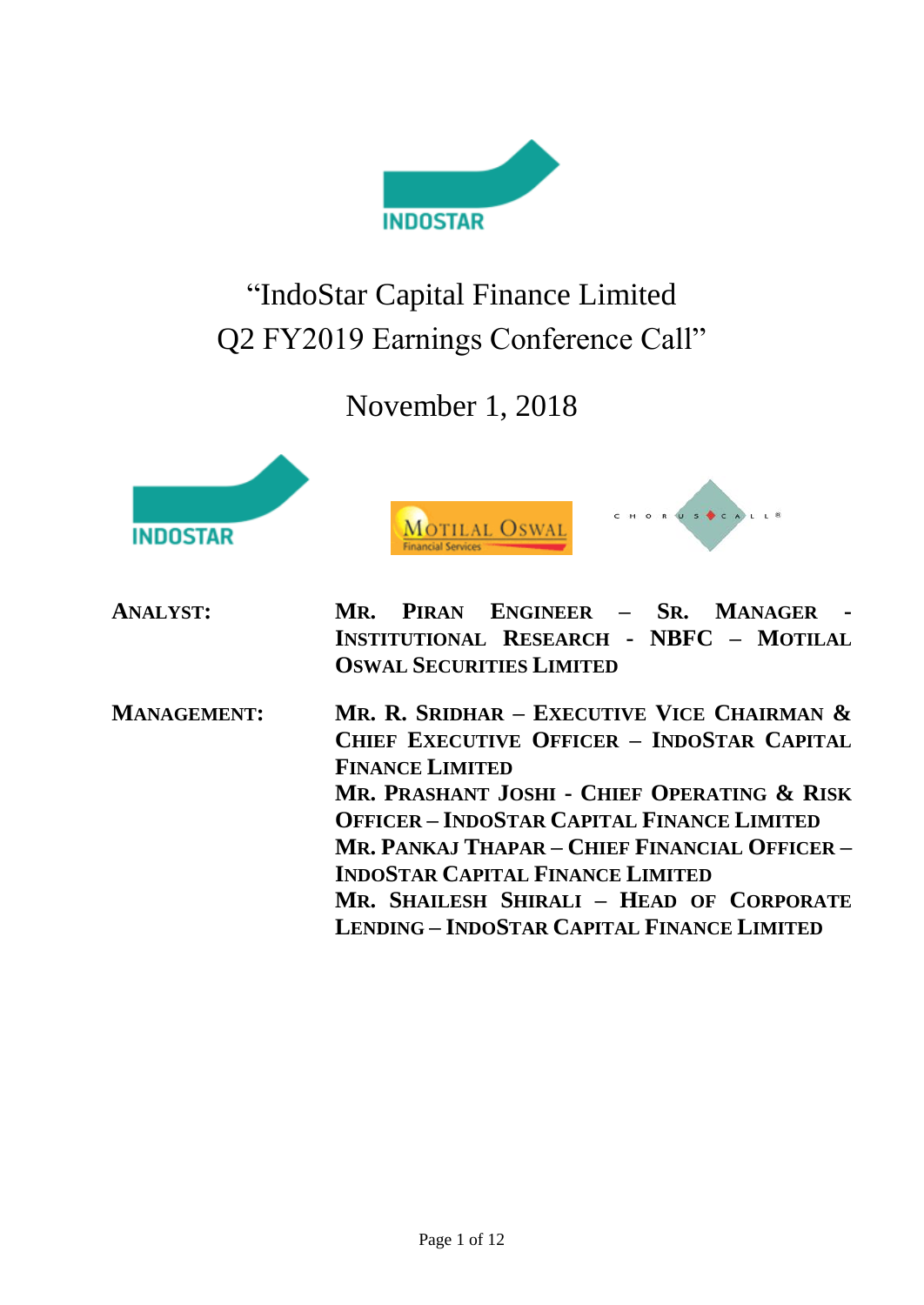

- **Moderator:** Ladies and gentlemen, good day and welcome to the IndoStar Capital Finance Q2 FY2019 Earnings Conference Call, hosted by Motilal Oswal Securities Limited. As a reminder, all participant lines will be in the listen-only mode and there will be an opportunity for you to ask questions after the presentation concludes. Should you need assistance during the conference call, please signal an operator by pressing "\*" then "0" on your touchtone telephone. Please note that this conference is being recorded. I now hand the conference over to Mr. Piran Engineer from Motilal Oswal Securities. Thank you and over to you Sir!
- **Piran Engineer:** Thank You. I welcome you all to the concall of IndoStar for the 2Q FY2019 Earnings Results. We have with us Mr. R. Sridhar, Executive Vice Chairman and CEO, Mr. Pankaj Thapar, CFO, Mr. Shailesh Shirali, Head of Corporate Lending and Mr. Prashant Joshi, Chief Operating and Risk Officer. I would now like to hand it over to the management for the comments. Over to you Sir!
- **R. Sridhar:** Thanks Piran. Thank you for joining our briefing of Q2 FY2019 results. As Piran mentioned that we have had a very strong quarter. I will now take this opportunity to give you a few highlights. The profit after tax for this quarter is 103% up compared to the last quarter at 64 Crores. It is on account of strong disbursement, which is at Rs.1302 Crores, which pushed our assets under management as on September 30, 2018 to Rs.7766 Crores, which is 76% higher year-on-year and as usual our asset quality continues to be very good. Our gross nonperforming asset is at 0.9% and net at 0.6% as on September 30, 2018. The retail disbursements are progressing very well in all three verticals, vehicle finance, SME as well as our home loans. This quarter our average disbursement run-rate is Rs.300 Crores and the total disbursement is around Rs.889 Crores, which is 58% higher over March-18 quarter.

The proportion between corporate lending and the retail loans continuously keeps changing. It started off this year with the retail loans at 27%, and as on September 30, 2018 it has moved to 37%; Corporate lending share of total loans is 63% for the current quarter. The branch network (in the first phase) comprises 155 branches in almost 17 states. Most of the branches distribute multiple product-lines. Of the total network, 136 branches are vehicle finance business and in 46 branches we offer affordable home finance and about 10 branches we have the SME business. We have also looked at the performance of these branches and about 75% of the branches, which have been opened in the first three months of December 2017, January 2018 and February 2018 have started contributing positively (covers direct costs) and with this kind of an encouraging result, we do feel that these branches will break-even as we have committed earlier within 12 to 15 months' time from their opening dates.

Cost to income ratio, which had gone up substantially because of our investments in infrastructure and people for conducting the retail business has started trending lower. During this quarter it has reduced by 650 basis points to 37.6%. The company continues to enjoy a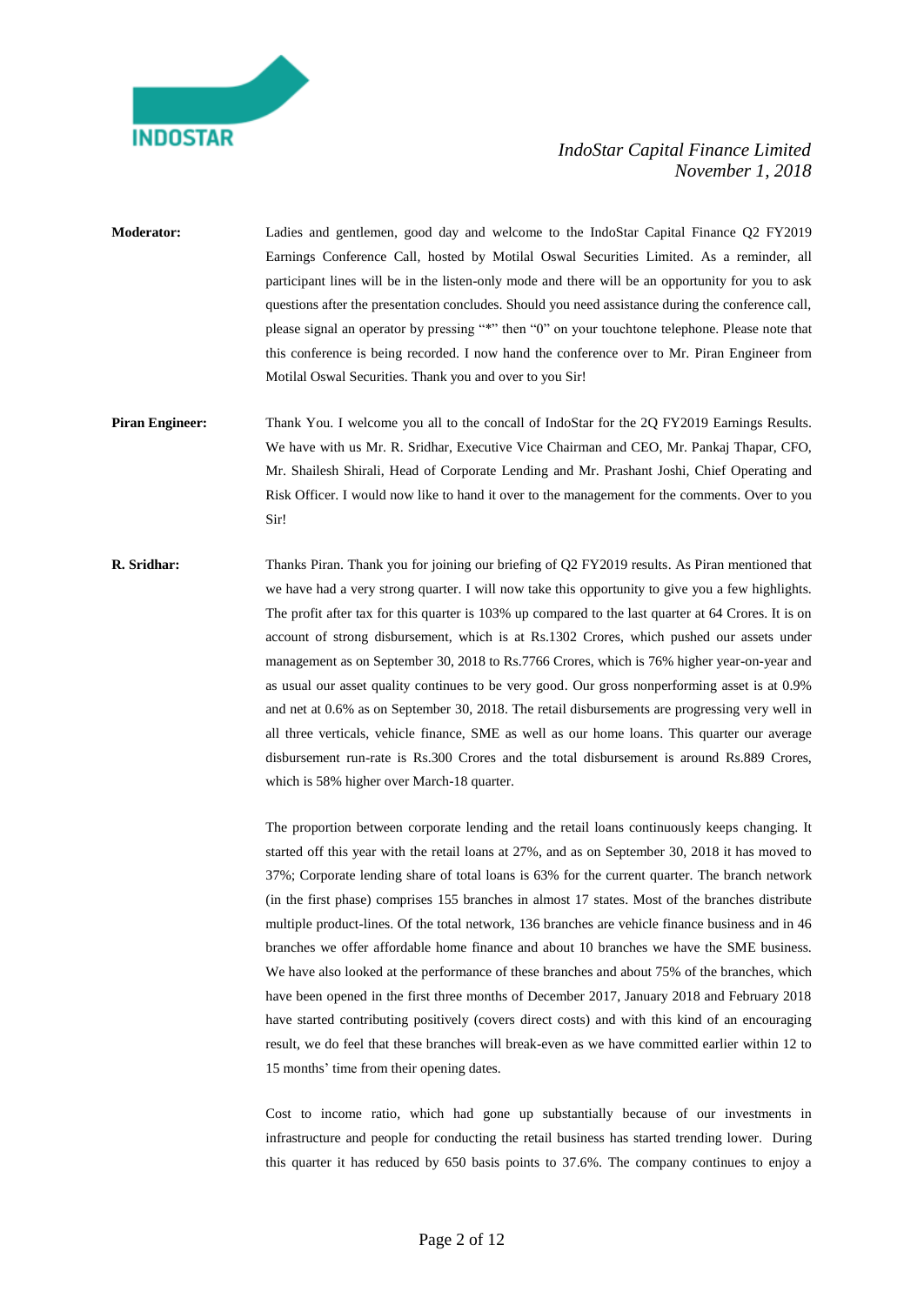

comfortable capital adequacy at 31%, which puts our debt equity at 2:1 and at this point of time I am also happy to inform you that our liquidity management is quite strong. We have already put it in the public domain and submitted to the stock exchange our liquidity update as of September 30, 2018 and in all bucket's month-on-month from October 2018 to March 31, 2020 we remain positive and we have surplus also and the loan sanction pipeline was at Rs.650 Crores as of September 30, 2018 which has increased since then. We have started receiving some of these loans so we do hope that the liquidity position will ease and we would be able to keep our objective intact for this financial year, which we felt at an average of Rs.550-600 Crores per month we should be able to achieve Rs.6000 to Rs.7000 Crores as an annual disbursement. We have already disbursed around Rs.3500 in the first half, and are confident of achieving another Rs 3000-3500 crores in the next five months. So, with these words I now open the floor for questions.

- **Moderator:** Thank you very much Sir. Ladies and gentlemen we will now begin the question and answer session. Ladies and gentleman, we will wait for a moment while the question queue assembles. Thank you. The first question is from the line of Kashyap Jhaveri from Emkay Global. Please go ahead.
- **Kashyap Jhaveri:** You mentioned about your target disbursement numbers about Rs.1000 Crores for this full year and current average stands at about 500 odd Crores per month this number for FY2020 and if you could break that up in terms of corporate and within corporate real estate and others and what could be the retail number?
- **Pankaj Thapar:** It is inappropriate for us to talk about FY2020 because that would be significantly forward looking. If you are looking for what our current run rate is, we have explained that to you.
- **Kashyap Jhaveri:** That is there in the presentation also actually.
- **R. Sridhar:** We expect to continue seeing the trajectory of growth that we have charted out thus far. We expect to see the trajectory continuing. It would perhaps be inappropriate for us to put a number to where we expect FY2020 to be.
- **Kashyap Jhaveri:** Sure and if you could go to slide number 18, which is on corporate lending the quarter-on-quarter corporate lending AUMs are down from about Rs.5250 Crores to Rs.4900 Crores and contributed by both the segment, which is real estate and non-real estate, so if you could throw some light on that decline in the AUM, what exactly was the reasons behind that?
- **Shailesh Shirali:** This is Shailesh here. The reason for the decline in AUM was a couple of prepayments both in real estate and non-real estate segments which were ahead of schedule.
- **Kashyap Jhaveri:** Any particular reason or this is just normal sort of, any particular reason why this happened or it is just the usual business that it just happened in this quarter?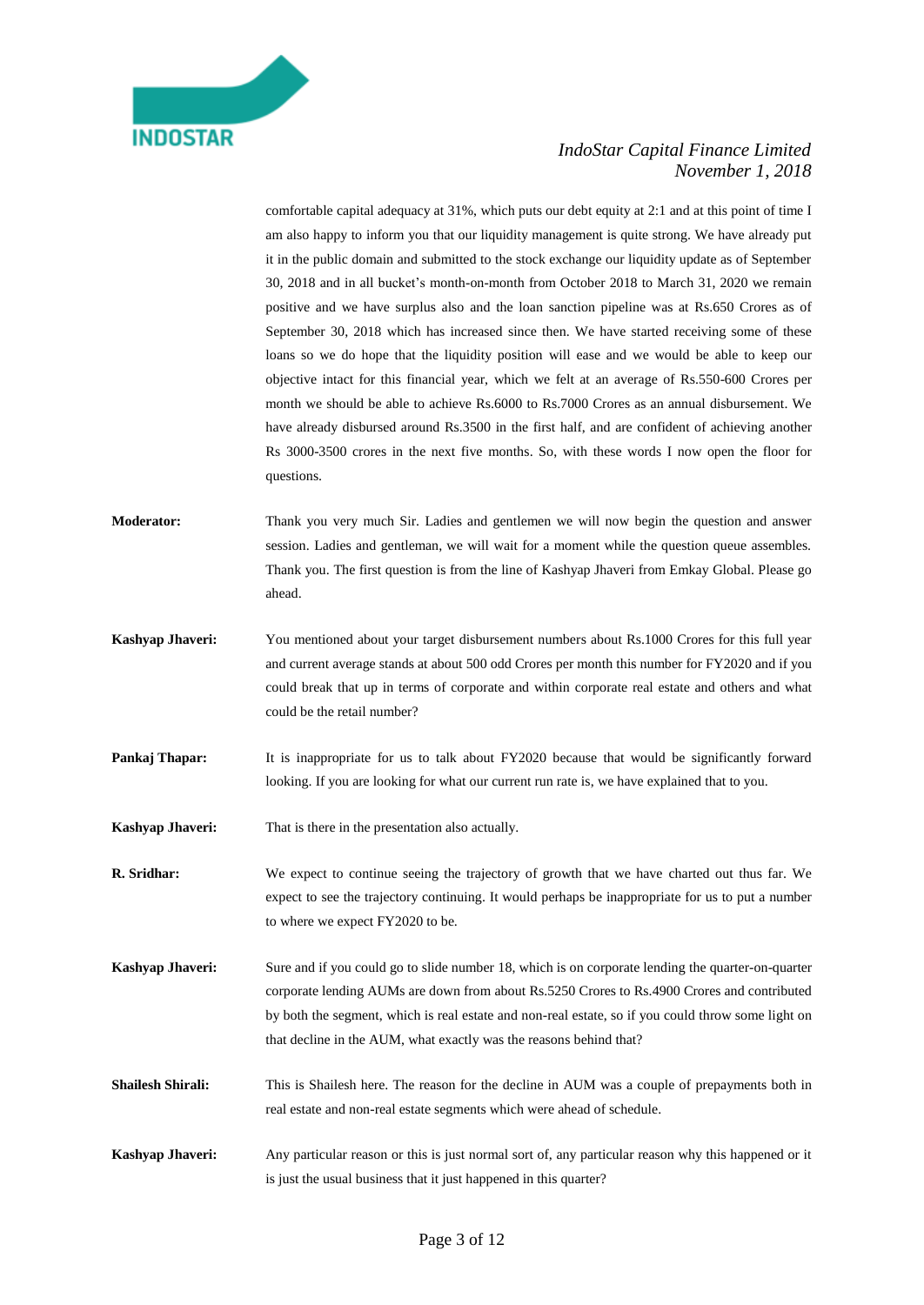

**Shailesh Shirali** If you see our track record in corporate lending we have always had large prepayments. In the real estate lending segment, we enter into projects early, and most of the times we conceptualize the project along with the developer. As the project milestones reach 20-30% completion, these projects tend to get refinanced either by banks or players like HDFC in the normal course. On the non-real estate side, this time around, we had a couple of structured loans, where larger amounts were repaid. We always have an escrow mechanism for all our loans and this time around, we had monthly repayments which was faster than our expectations. We have had higher prepayments in the past as well and if you see in the last couple of years the repayments and prepayments have been pretty high.

**Kashyap Jhaveri:** And in this real estate business, now that we have been hearing from lot of NBFCs as well as banks people are sort of pulling back the purse strings through real estate developers what is your assessment of the overall real estate financing for next about let us say quarter or two and do you believe that if let us say this kind of scenario continues then we might eventually see an impact both on the real estate, asset quality of the developers as well as contagion impact on the real estate prices also?

**R. Sridhar** Let me answer this in two parts, the first part is our real estate book is about 20, may be 25% thereabouts of the total book. Within corporate lending we have real estate and non-real estate. The total balance sheet size is about Rs.9000 Crores and the real estate book is just Rs.2500 Crores. Within this segment, in the last three or four years we have been focusing on larger developers in Mumbai. That is because, we consciously took a call about three to four years back that the other locations, the other metros were slowing down, so we started focusing only on larger developers in Mumbai, who have residential projects in Mira road, Borivali, Kandivali, Thane or Kalyan. We have stayed away from the luxury segments; we focus on apartment ticket size between Rs.60 lakhs and Rs.2-3 Crores, which today people call affordable housing segment, but that is what we have always been doing because the cash flows are much faster here and also backed by project completion. So, we have been doing that for the last more than five, six years and we will continue to do that. We have never done anything in the luxury segment. The pain that you have been seeing have been in the smaller developers across India that is because of the consolidation that has started happening two to three years back and which was kind of accelerated after demonetisation, RERA and GST and there has been consolidation towards larger developers, which we feel will continue over a period of time. The smaller guys will get phased out of the market that is one, and the other pain factor was in the luxury segment, which as I said we have not done, we do not do projects where apartment ticket size is above Rs.4-5 Crores, so because of that we have not been impacted much because of the pain in the real estate segment. That being said if we are talking about the overall market yes definitely there has been a slow-down in the overall market and the cash flows have slowed down, but the kind of developers that we are working with, the size of the developers, the spends in those micro markets that we are doing we have not experienced much slow down there, so we kind of picked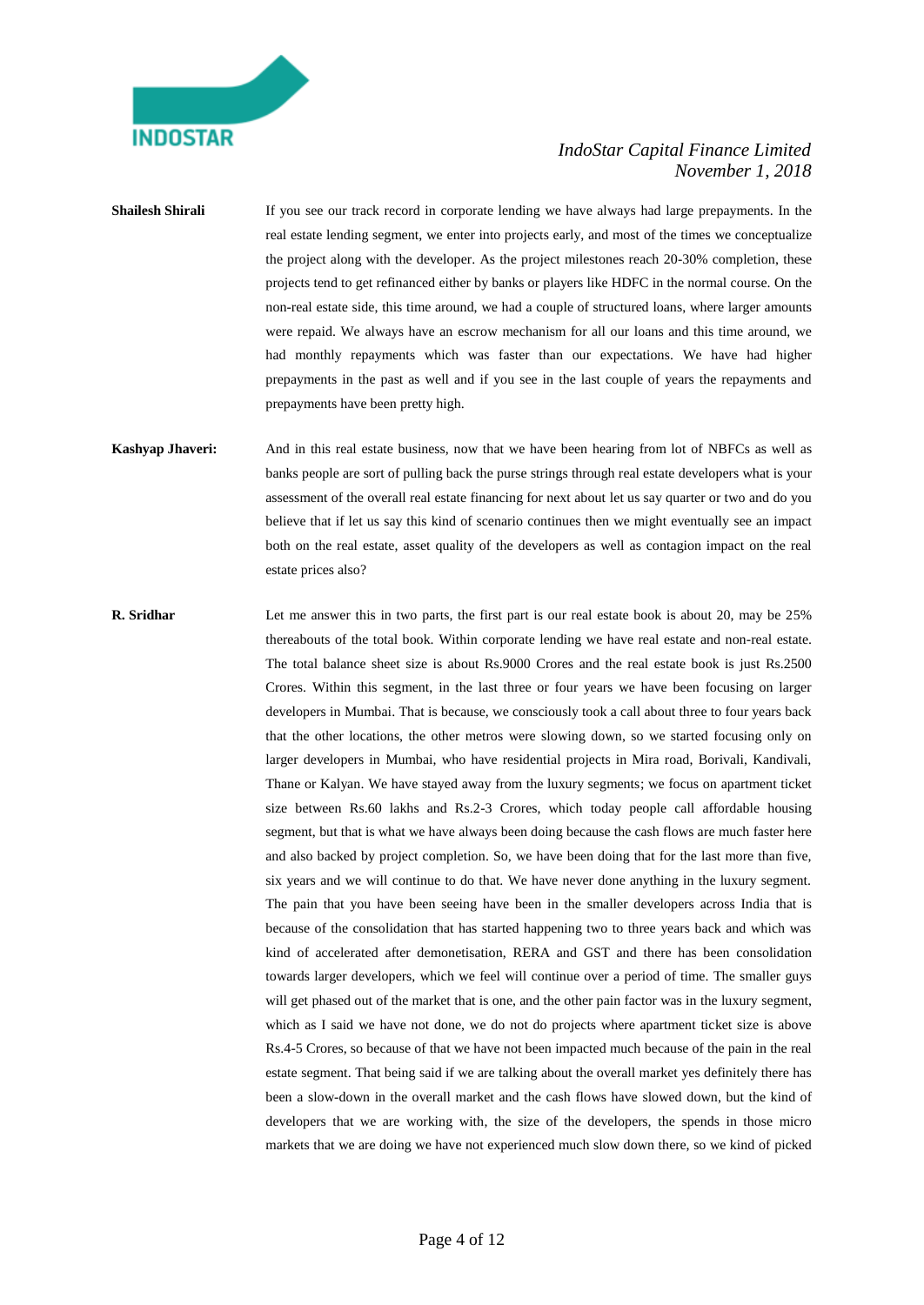

and chose what kind of developers we want to work with and what kind of projects and that you can see in the portfolio how the repayments and prepayments happened over a period of time.

- **Kashyap Jhaveri:** And generally as a market, is my understanding correct that the belief is that for fair part of the market, which may be the organized players as well as the larger ones, the funding should not be an issue after this liquidity the whole crunch is over?
- **Shailesh Shirali** I do not think so, in fact like there has been consolidation in real estate space and projects have moved more towards the larger developers, there will also be a flight-to-quality from the lender side and the larger developers I do not think over a period of time they will find it difficult to get debt or equity for their projects.

**Kashyap Jhaveri:** Thank you very much Sir. Thank you.

**Moderator**: Thank you. The next question is from the line of Siddharth Raj Purohit from JHP Securities. Please go ahead.

- **Siddharth Raj Purohit:** Sir in the SME segment we have seen that government through some online means is pulling SME segments in the finance, so our ticket size is also close to Rs.1 Crore and up to Rs.1 Crore they are giving collateral free loan, so do we see this competition increases?
- **Prashant Joshi** This segment actually has been in the past collateral free loans up to Rs.1 Crore, which has been dominated by banks and while these were collateral free loans clearly most of the banks use the guarantee mechanism of SEBI to lend against that. There are two things, which have happened, one is now NBFCs also have that guarantee mechanism so if you want we can access through that route as well and the second as all of you know not all the banks are in a great place as far as incremental lending is concerned, so in that sense it is not really a threat that would affect the volumes that we would be able to generate through our own SME business.

**Siddharth Raj Purohit:** In SME our average tenure is 15 years, can you just explain what kind of loan because 15 years seems high?

**Prashant Joshi** The 15 years is a contractual tenure in however what we have experienced, we have been doing this business now for three-and-a-half years and in general we have seen that every year we get prepaid to the extent of about one fifth of our opening portfolio for that year and that is the experience that we have had, so really speaking behavioural maturity of this loan is more like four to five years, so while the contractual maturity is indeed in between 12 to 15 years, but the behavioural maturity is more four to five years.

**Siddharth Raj Purohit:** Fine Sir. Thank you. All the best.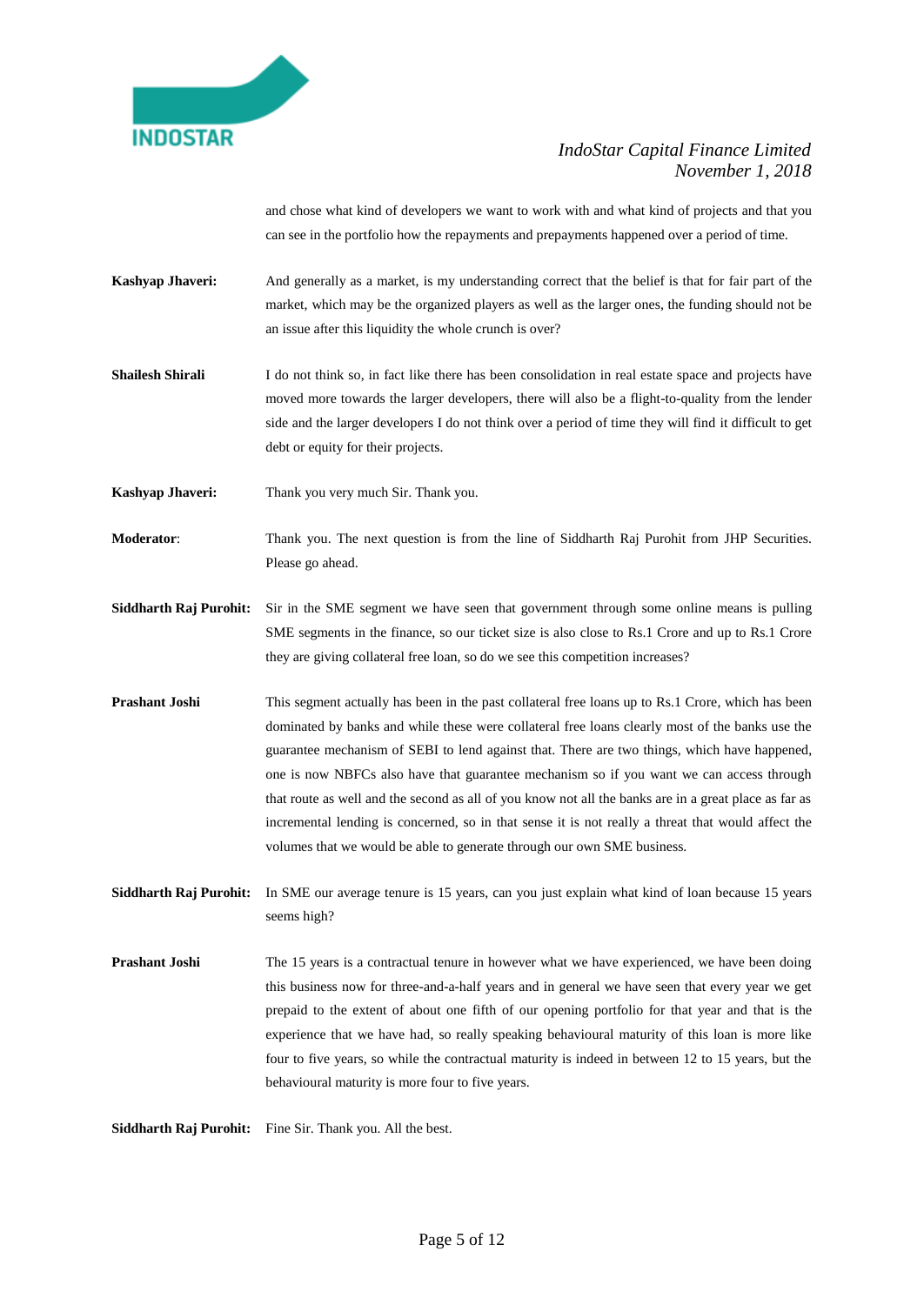

- **Moderator**: Thank you. The next question is from the line of Rachit Agarwal, an Individual Investor. Please go ahead.
- **Rachit Agarwal:** First of all congratulations on good set of results. There are some discussions on the corporate real estate exposure although I understand that it is a small part of the book, but given the ticket sizes are larger in the segment just a couple of more special questions on it, if you may allow me. Sir you said most of the exposure is to the larger developers in Mumbai, I understand there was one exposure to a real estate development firm and that real estate development firm has been under pressure for some time, so just wanted to understand that exposure is doing fine or if there have been any delays on that exposure?
- **Shailesh Shirali** No, it is doing okay, we have started with a higher exposure three to four years back, it is now down to about Rs.50-55 Crores now.
- **Rachit Agarwal:** Thanks a lot and any of the NPAs on our books part of the real estate portfolio?
- **Shailesh Shirali** No, we have only one NPA in our books, this was a paper company when we gave the loan it was Rs.90 Crores peak exposure when it turn NPA the exposure was Rs.65 Crores. We have recovered most of it. We are down to about Rs.19-20 Crores now.

**Rachit Agarwal:** Great sir. That is very heartening. Thanks a lot for answering the questions.

- **Moderator**: Thank you. The next question is from the line of Mamtesh Sugla from New Quest Capital. Please go ahead.
- **Mamtesh Sugla:** Thank you for the opportunity, just wanted to clarify for corporate lending segment, how many number of borrowers do we have and what is the average ticket size?
- **Shailesh Shirali** Last quarter was about Rs.150 to Rs.200 Crores ticket size that is because we focus on larger borrowers and we typically have about 50 to 60 borrowers on our books at a time.

**Mamtesh Sugla:** Thanks and will it be possible for you to comment on the top five exposures and if we have experienced any delays in payments over the last 30 days or if we are aware of these large accounts defaulting with other banks given there has been some press around Mumbai based developers defaulting with other NBFCs?

**Shailesh Shirali** So the larger exposures we have our developers like Kalpataru, Kanakia, Puranik, there is JP infra in Mumbai, so these are the larger developers. In non-real estate there is Venkateshwara Hatcheries and none of them have delayed payments to any of their lenders.

**Mamtesh Sugla:** Thank you.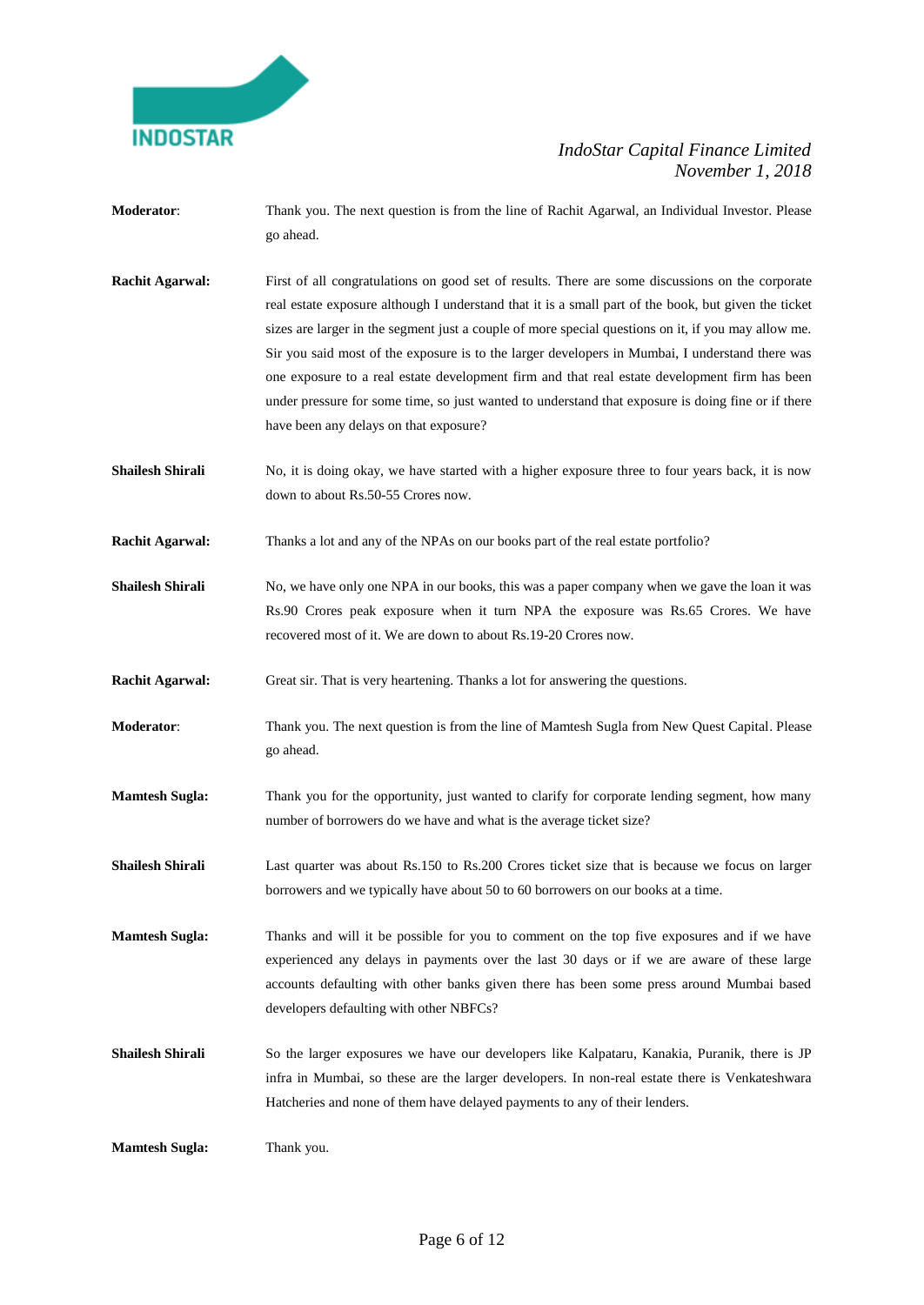

**Moderator**: Thank you. The next question is from the line of Umang Shah from HSBC. Please go ahead. **Umang Shah:** Sorry I joined the call late so I might have missed the initial comments on liquidity. I see your borrowing mix is fairly diversified, but if you could just throw some light in last one month what sort of borrowings you have been able to do from the money markets and from banks and what is

the differential in terms of the marginal cost of borrowing?

- **R. Sridhar** We have not borrowed any money during the last 30 days because we are comfortable with our liquidity position. If you had looked at our liquidity update, which we have filed as of September 30, 2018 you will find that our 18 months starting from October-18 to March 2020, month-overmonth in all buckets we have been positive and we have an excess of around Rs.800 Crores. Apart from that, we have about Rs.650 Crores of sanctioned limits, which the banks have told us that they will start lending from November 1, 2018, so as told today we have already received around Rs.150 Crores, we are likely to receive on a daily basis this money and then we have newer proposals also, which got sanctioned, some mutual fund money is coming, some securitization is going through, so from all sources I think we should be in a comfortable position with regard to cash, so our ALM is intact, our debt equity is only 2:1 and our asset quality is fantastic, money flow from new sanctions are coming, so we are confident that we should be able to go through with our original plan of lending, which is Rs.500 to Rs.600 Crores per month quite easily that is our belief as of now.
- Umang Shah: So fair to say that for you things have pretty much normalized or probably by the end of this month it would be pretty much business as usual for you guys?

**R. Sridhar** Correct.

- **Umang Shah:** So Mr. Sridhar while I have you on the line, on vehicle finance business also if you could just throw some light so clearly there have been some mixed kind of reviews about the demand at the beginning of the festive season and stuff like that obviously there have been increasing costs on the insurance side, fuel costs have been rising so what is your outlook on the vehicle finance business not from immediate one or two quarter perspective, but clearly from next one to two years perspective and how do you see IndoStar's book shaping up?
- **R. Sridhar** Our presence is 70% in used vehicles and 30% in new and we are catering to a segment of customers, who are two or three vehicle owners. In this segment, we have a few companies, which are competing with us, but we have created 136 branches and 1060 people network who have had experience of 5 to 20 years in the same business so we had a good start from December 2017. We have done in the first 10 months around Rs.750 Crores of lending, which at the last month current run rate we will see that we have done around Rs.130 Crores, which is about Rs.1 Crore per month per branch and we have also looked at the contribution from branches. The branches, which we have opened first three months, December, January, February, 75% of the branches, have already started making positive contribution, so we do feel that in 12 to 15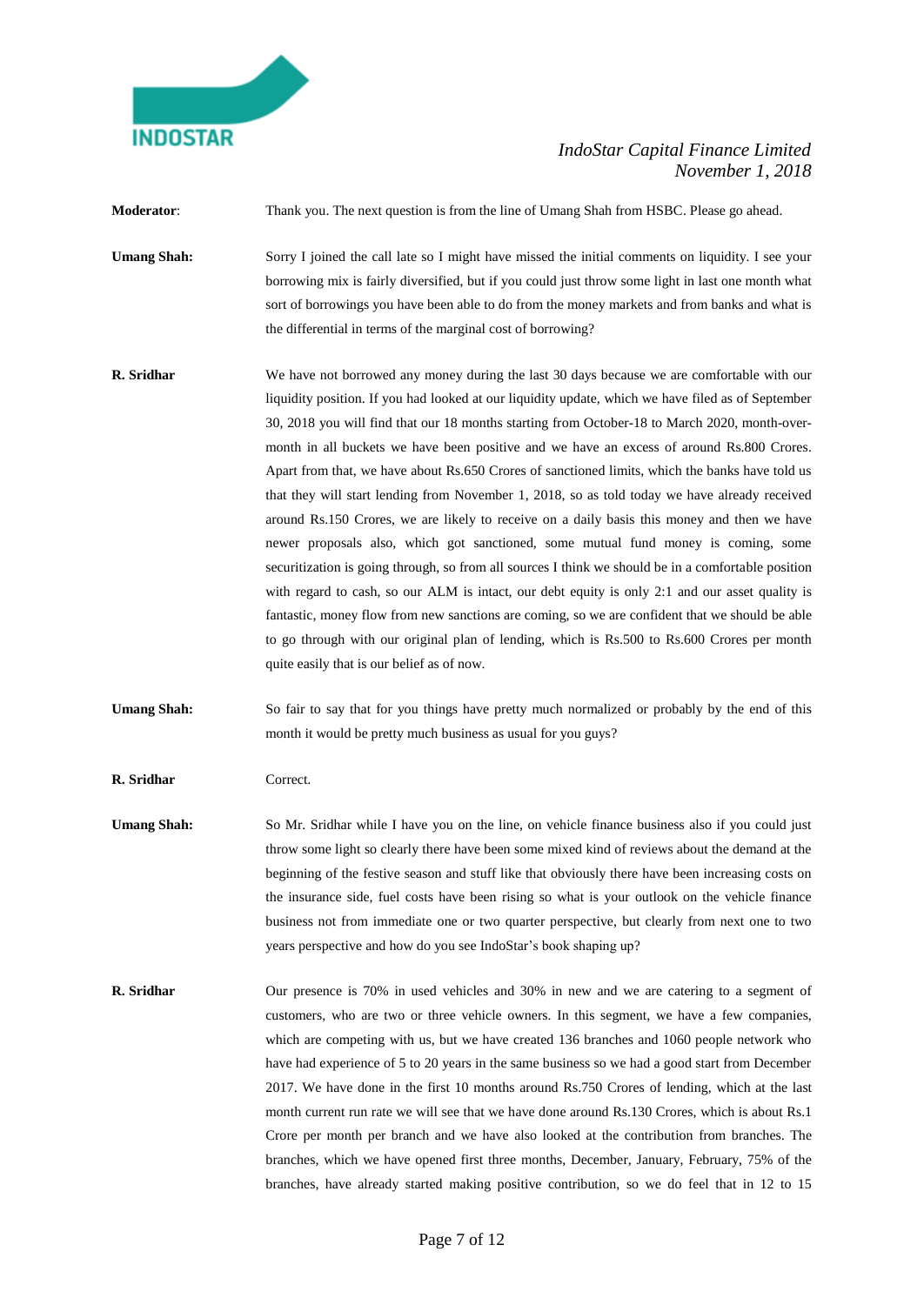

months run up each branch will break even as we have committed earlier. The demand for commercial vehicle continues to be good except only one dampening factor is the fuel prices. Normally when the fuel prices go up the freight rates also get adjusted, but there is always a lag effect, so now the fuel prices have gone up substantially the truck operators, the main truck operators will be discussing negotiating the rates and the freight rates will follow, you know it will go up, in the meantime the operating cost will take a hit and because of that the truck sales may little bit dampen, but as far as we are concerned since we are predominantly present in used vehicles we are not hit by the new vehicle sale, in the new vehicle market our presence is only 30% and in terms of quantum it is only 30 to 40 Crores per month, so that is not a big deal compared to the large people who are present in that market. As we have started new and our disbursements per month is Rs.125 to Rs.150 Crores we may not be impacted in a big way even if there is a small slow down because of the fuel price increase.

- **Umang Shah:** Right, that is helpful and on the corporate side I do see that this quarter we had roughly about Rs.700, Rs.800 Crores of repayments this appears to be slightly higher than the usual run rate or is it just the disbursements have been lower this quarter and hence the impact on AUM is looking higher?
- **Shailesh Shirali** This quarter the prepayments were a little higher because couple of real estate projects got refinanced by banks so they all came in at the same time, otherwise we do not see such high prepayments in one quarter.
- Umang Shah: Got that and on the home loan business let us say before this whole liquidity incident happened there was a competition between banks, HFCs and NBFCs and clearly for relatively smaller players like us, the differential in the cost of funds, so there was ex-differential now post the crisis clearly that differential rises and advantage further shifts in favour of banks and larger HFCs, in view of that what would be our strategy to kind of scale up the home loan business?
- **R. Sridhar** Our presence is going to be only in affordable home finance. We have been lending at around 12.5% to 13% and our segment is self assessed income category and self-employed people. Our disbursement is Rs.40 to Rs.50 Crores per month, so that even if the cost of funds go up we will increase the rate and there is no problem in this segment of customers unlike the salaried segment of customers where there is huge competition from banks, so I do not think this will have any impact even if the cost of funds go up 50 to 75 basis points in the future.
- Umang Shah: Thank you so much and wish you all the best. If I have more questions I will come in the queue.
- **Moderator**: Thank you. The next question is from the line of Dhruv Sapra, an Individual Investor. Please go ahead.
- **Dhruv Sapra:** Thank you for the opportunity. Sir what would be our incremental cost of funds for this quarter?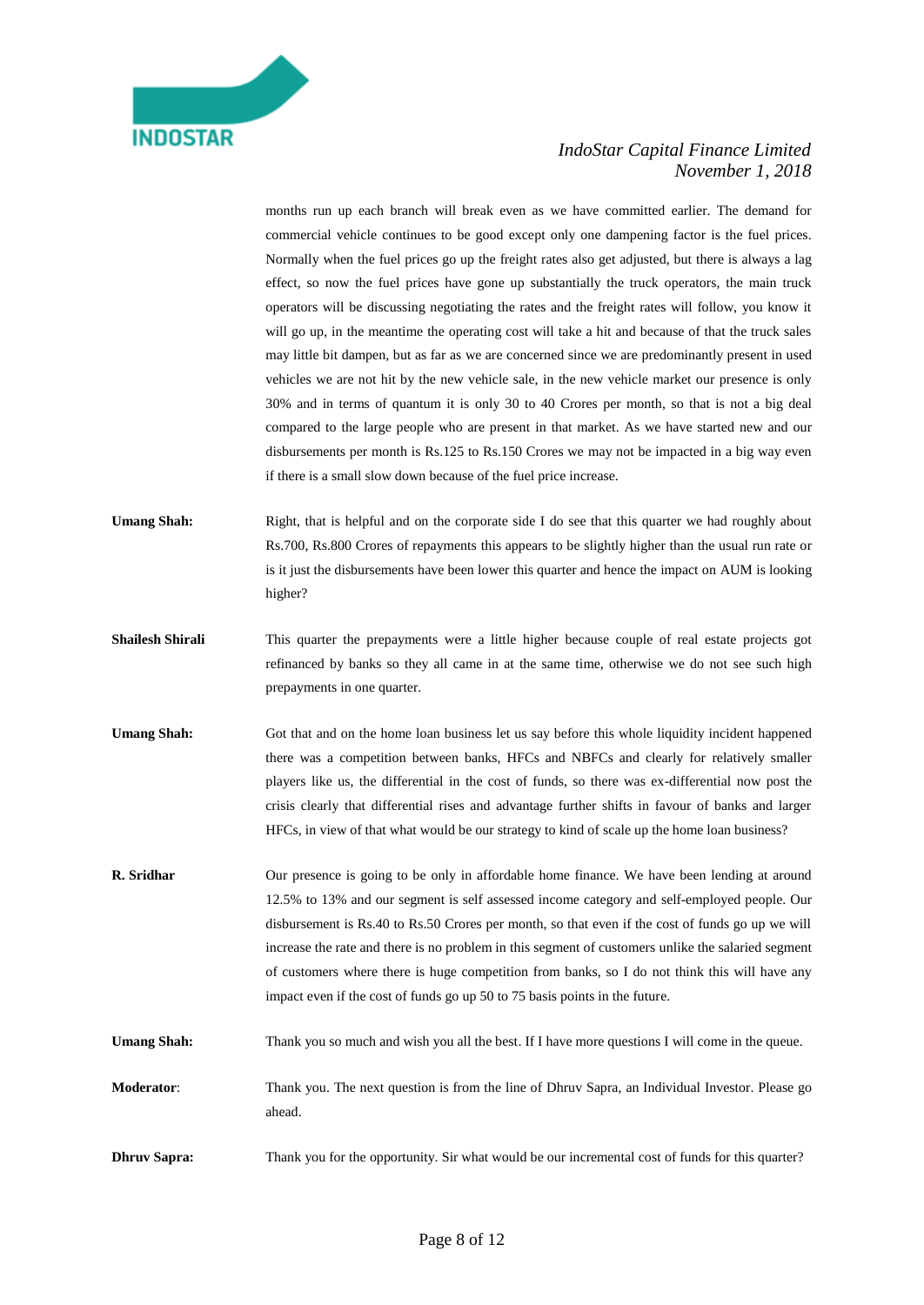

- **Pankaj Thapar** As we mentioned during October we have not so far taken any disbursements; however, the cost of money that we are getting medium term money, which is our preferred mode of financing we would expect it to be somewhere between 50 to 100 basis points higher than what we have borrowed in the previous quarter. The exact impact will be a function of what quantum of money we draw because we have about Rs.5600 Crores of debt currently outstanding, so assuming at our Rs.1000 Crores at 100 basis points more the impact of that will only be about 15 basis points.
- **Dhruv Sapra:** Secondly sir, in the current scenario is it easy to pass on the incremental cost of funds to the customers and what the current situation would be?
- **R. Sridhar** It is possible because we are in two high yielding segments viz. corporate lending business and vehicle financing. In the corporate lending segment, we can pass on cost increases, but the vehicle finance is only the fixed lending, so we will not be able to reprice the earlier loans, but for new loans, we will be able to increase rates. SME and home loans are offered on floating rates and repricing is relatively easier.
- **Dhruv Sapra:** Thank You so much Sir.
- **Moderator**: Thank you. The next question is from the line of Sagar Karkhanis, an Individual Investor. Please go ahead.
- **Sagar Karkhanis:** Thanks a lot for the opportunity. Can you just let us know how many more branches are we planning to open this year and what would be the target the cost of income ratio or the impact on the cost of income ratio we are expecting?
- **R. Sridhar** In our first phase, we opened around 125 to 130 which was there in our original plans and we have also planned to have coexisting branches because there are three lines of business we do in retail, SME, housing finance and vehicle financing. ,We have opened around 136 branches so far in phase 1 and these branches we have seen the performance and we have worked out the contribution and as I mentioned earlier in the first three months we have opened around 40-50 branches, 75% of those branches have already started making positive contribution, so as mentioned earlier and also during our road show we would like first to breakeven these branches and then only look at second phase of branches, so till these branches breakeven, which we estimate from the current performance it will take about 12 to 15 months so after that we will look at opening the second phase of branches till then we will not get into any new branch opening and the cost to income ratio, which went up because of setting up this kind of an infrastructure and people, it has come down by 650 basis points during this quarter to around 37% so earlier it was 44% now it has come to 37%, so it is trending lower so if we do not open new branches and recruit more people it will trend down in every quarter.
- **Sagar Karkhanis:** We had guided for Rs.12000 Crore of loan book by end of FY2019 do we still hold that guidance?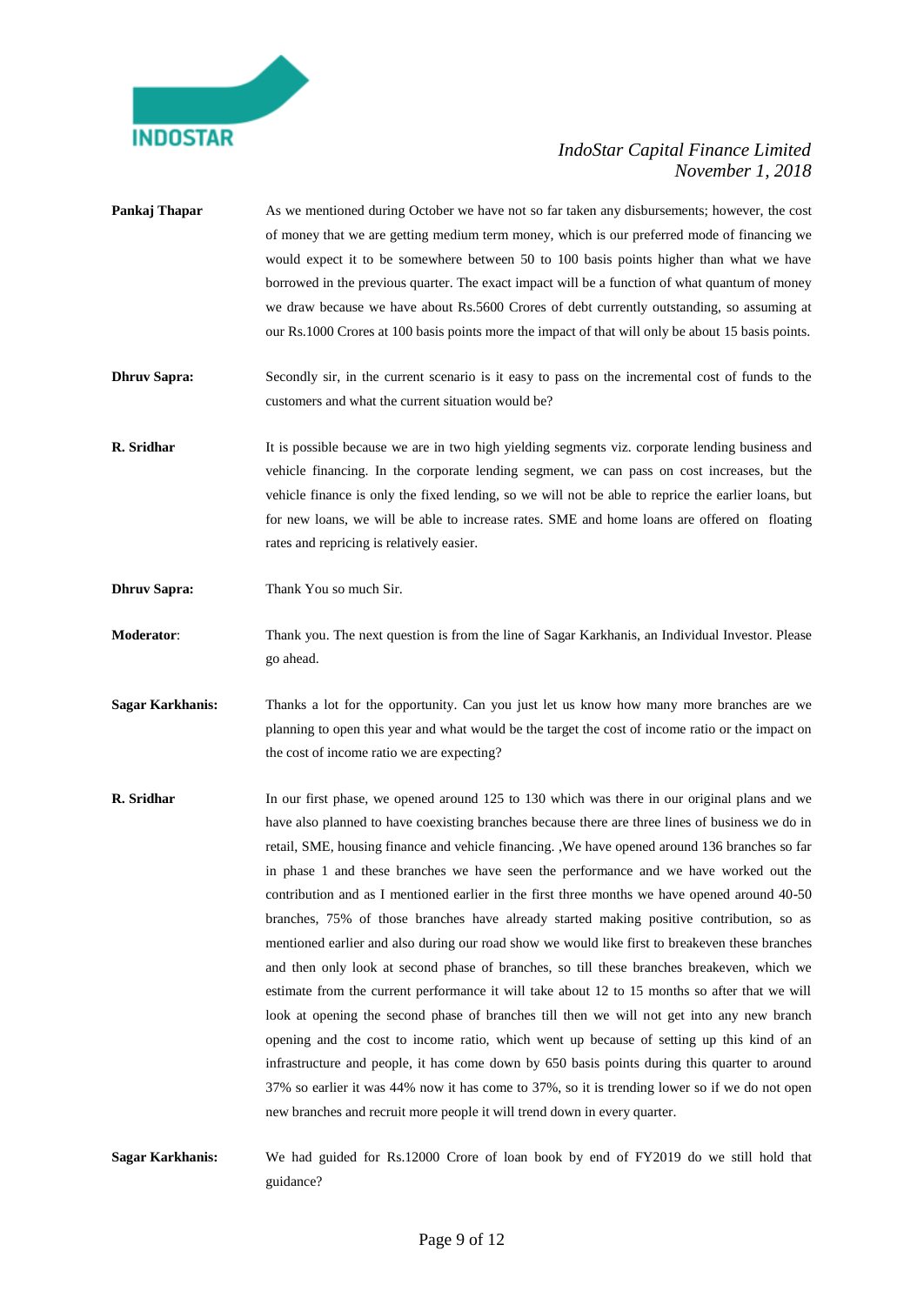

- **R. Sridhar** As per our disbursement ability and the potential of the verticals, the business lines we have I am very confident, but today it is subject to liquidity and in that also I am very confident that it will be possible, but at this point of time it is difficult to commit. It would be better if we wait for another one month and look at how the liquidity position changes in the market place. We are getting positive feedback from the banks and mutual funds and other institutions. In October week-on-week liquidity has improved and I am hopeful that things will drastically change and we should be able to go as per our original plan.
- **Sagar Karkhanis:** Any exposure to IL&FS or any of the SPVs?

**Pankaj Thapar** No, no, not at all, not even in the debt funds in which we hold our liquid surpluses.

**Sagar Karkhanis:** Thanks a lot Sir.

**Moderator**: Thank you. The next question is from the line of Mamtesh Sugla from New Quest Capital. Please go ahead.

- **Mamtesh Sugla:** Thanks again for the opportunity. Just wanted to clarify on vehicle finance and thank you for providing details of each business lines, which is really helpful. You have mentioned the phase 1 of expansion is over, can you elaborate on the phase 2, how many branches are we looking, I understand it will be 12 to 18 months later and second question related to this as what do we expect the stable state cost to income ratio in the segment to be?
- **R. Sridhar** We are not planning to open any branch now, unless and until all these phase 1 branches breakeven, which would be middle of next year or Q1 of next year so after that only we will plan. The number of branch additions is in our hand so we will decide, but as of now we do not have any number in mind. The cost to income ratio, which we started up with 40 plus has now come below 40 and we are at 37%, so it should trend lower if we do not start incurring anymore branch expenses, so if we take this as a batch we should move down, over a period of time in two- or three-years' time I think we should be around between 25% and 30%.
- **Mamtesh Sugla:** This is for the overall business?

**R. Sridhar** Overall company.

**Mamtesh Sugla:** Thank you so much for answering my question.

**Moderator**: Thank you. The next question is from the line of Rachit Agarwal, an Individual Investor. Please go ahead.

**Rachit Agarwal:** Sir this is regarding the new products, are we looking at launching new products say in 12 months time or after that?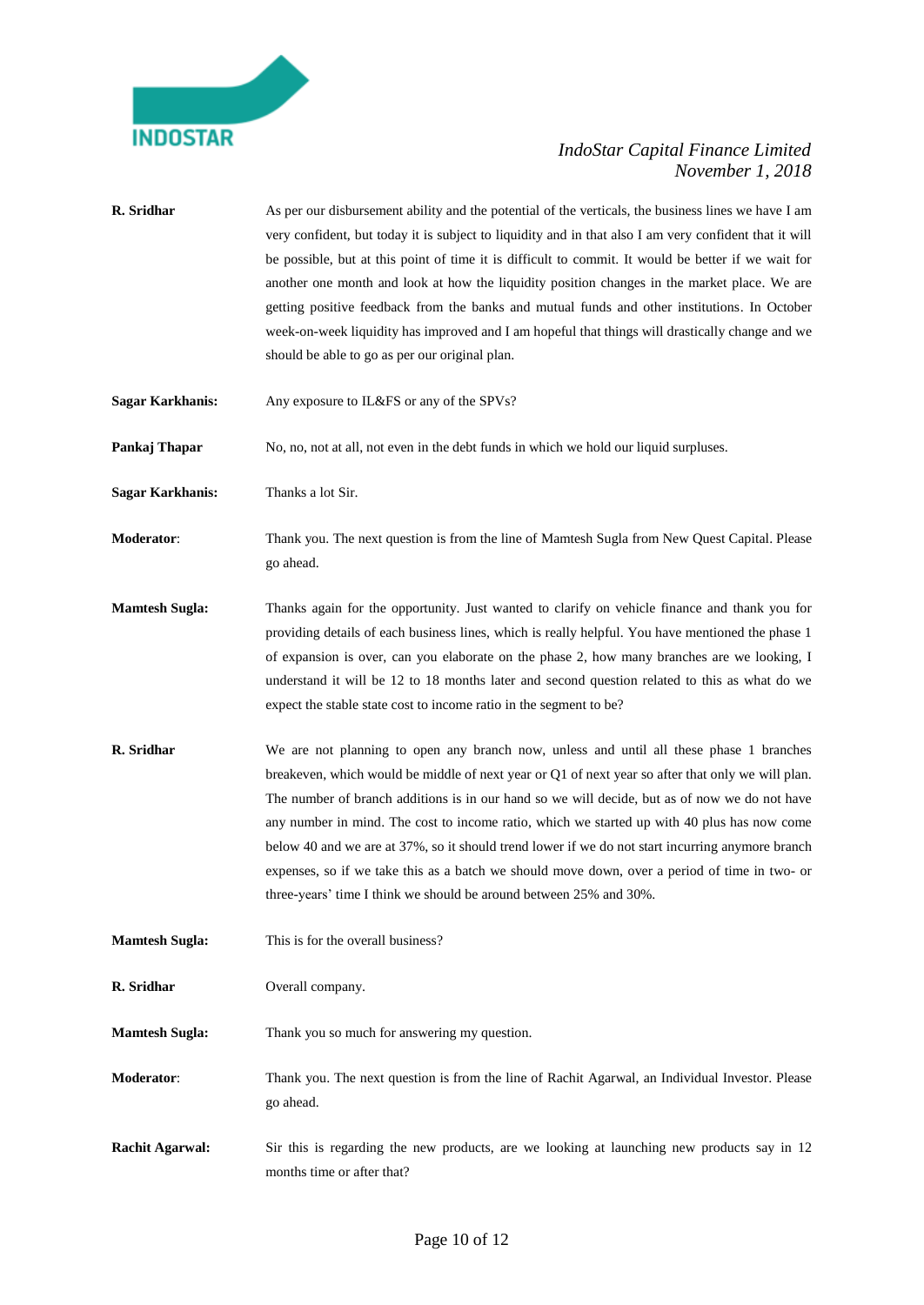

| R. Sridhar             | No, as of now whatever we have launched like vehicle, SME, home loans in that affordable only<br>and corporate lending that is enough. We have so many products on hand and that depends on the<br>potential also, so if you read the CRISIL reports they clearly say these are all the four lines of<br>business, which will have extraordinary potential for growth. We have been fortunate to go into<br>those four lines so we would like to stick to that and then as philosophically we have been<br>lending only to secured with collateral, we have not done any unsecured lending and also we<br>have not done any loans for consumption, so we would like to stick to that kind of philosophy in<br>choosing lines of business. |
|------------------------|-------------------------------------------------------------------------------------------------------------------------------------------------------------------------------------------------------------------------------------------------------------------------------------------------------------------------------------------------------------------------------------------------------------------------------------------------------------------------------------------------------------------------------------------------------------------------------------------------------------------------------------------------------------------------------------------------------------------------------------------|
| <b>Rachit Agarwal:</b> | Thanks a lot.                                                                                                                                                                                                                                                                                                                                                                                                                                                                                                                                                                                                                                                                                                                             |
| Moderator:             | Thank you. The next question is from the line of Naitik Mody from OHM portfolio. Please go<br>ahead.                                                                                                                                                                                                                                                                                                                                                                                                                                                                                                                                                                                                                                      |
| <b>Naitik Mody:</b>    | Thank you for the opportunity. Sir in terms of the branches could you give us a sense of what<br>could be the business generated by each branches at peak levels may be in a couple of years'<br>time?                                                                                                                                                                                                                                                                                                                                                                                                                                                                                                                                    |
| R. Sridhar             | It depends on the number of people we give, so it is own sourcing business in a vehicle finance.<br>So it depends on the productivity initially it will be lower then it can grow faster so if you take a<br>three-year loan on an average and we do around Rs.1 Crore, Rs.1.5 Crores per month, so we can<br>go to a business of AUM of Rs.30 to Rs.40 Crores per branch.                                                                                                                                                                                                                                                                                                                                                                |
| <b>Naitik Mody:</b>    | In vehicle finance?                                                                                                                                                                                                                                                                                                                                                                                                                                                                                                                                                                                                                                                                                                                       |
| R. Sridhar             | In vehicle finance with good efficiency and asset quality and profitability, Rs.30 to Rs.40 Crores<br>can be managed under one roof.                                                                                                                                                                                                                                                                                                                                                                                                                                                                                                                                                                                                      |
| <b>Naitik Mody:</b>    | How about the other two businesses, SME and housing?                                                                                                                                                                                                                                                                                                                                                                                                                                                                                                                                                                                                                                                                                      |
| R. Sridhar:            | In terms of SME business we are already at almost in average of Rs.200 Crores per branch and<br>there are larger branches, which are already housing about Rs.400 Crores of book, so I do not see<br>a challenge in the same 10 locations where we are I think we can grow in a multifold in the same<br>10 branches at least for the next three years. As far as housing finance is concerned, pretty much<br>like vehicle finance I think one crore per month would be the run rate at which we will be<br>reasonably happy that the branch can then start breaking even and one branch can handle up to<br>again Rs.30 to Rs.40 Crores pretty much similar to what vehicle finance has.                                                |
| <b>Naitik Mody:</b>    | Thank you.                                                                                                                                                                                                                                                                                                                                                                                                                                                                                                                                                                                                                                                                                                                                |
| Moderator:             | Thank you. Ladies and gentlemen this is the last question for today. I now hand the conference<br>over to the management for closing comments. Over to you Sir!                                                                                                                                                                                                                                                                                                                                                                                                                                                                                                                                                                           |